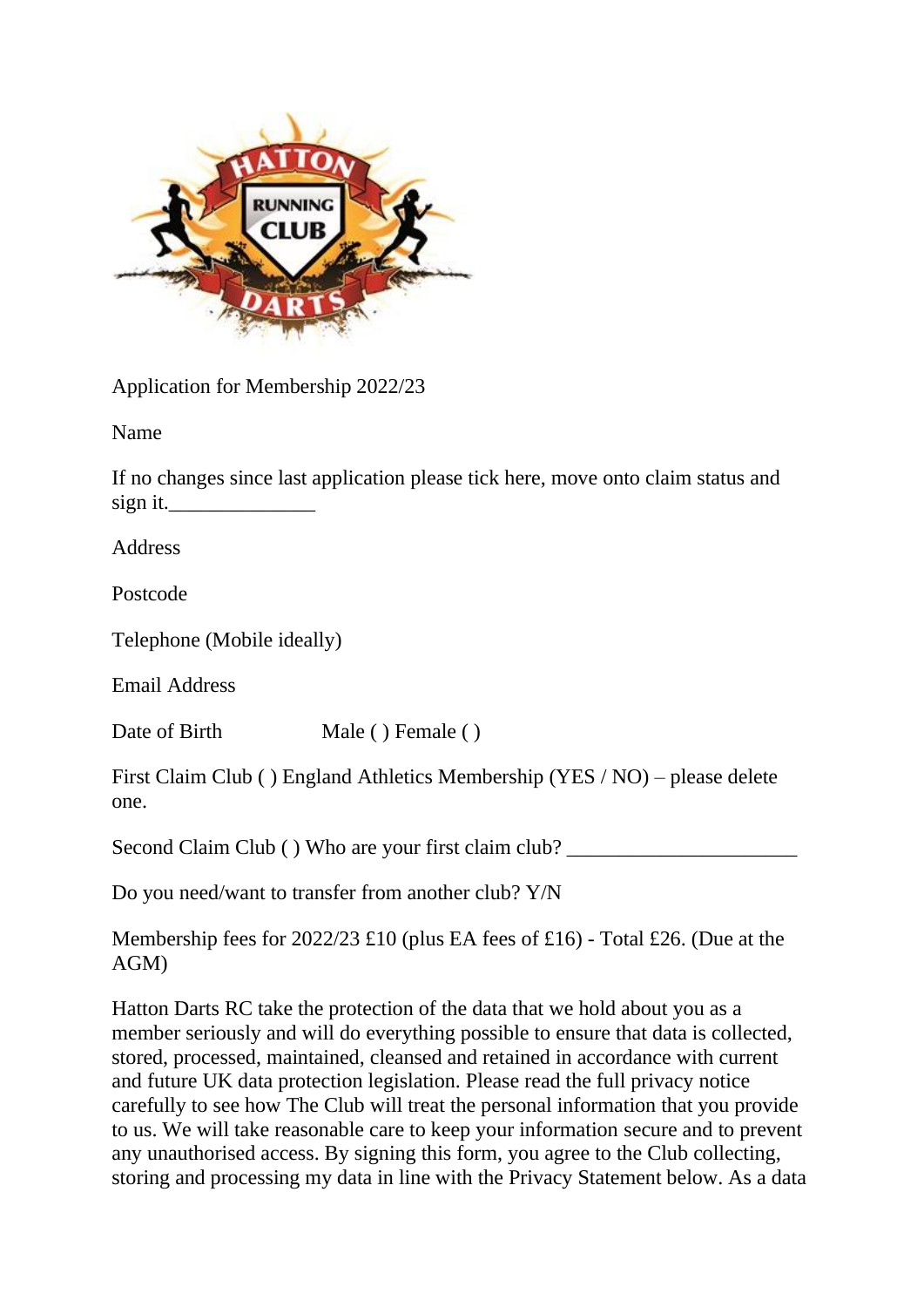subject you are not obliged to share your personal data with the Club. If you choose not to share your personal data with us we may not be able to register or administer your membership. You also agree to receive emails from the club on club matters. The clubs does not share its data in any 3rd parties.

I confirm that the information here is correct and that I agree to abide by the Club Rules.

Signature Date

The above named runner has agreed to comply by the rules and is now a Registered Member of Hatton Darts Running Club.

Signature of Committee Member Date

Fees paid  $\qquad$ 

Membership fees can be sent electronically (the preferred method) to;

Sort Code 30-98-97. Account 70535663 . Ref: Hatton Subs/Your Name

Other payment methods are Cash/Cheque to the Membership Secretary or Treasurer

Either print and complete by hand or edit (ideally in MS word, as the data can be copied out of it) and save it with your name in the title of the document and send to 'membership@hattondarts.co.uk'

## HATTON DARTS CLUB RULES

1. The Annual General Meeting will be held every March/April.

2. All registered members of the club present at the AGM shall be eligible to vote.

3. Annual Subscriptions are to be paid at the AGM.

4. Running kit comprises Hatton Darts Vest with plain dark coloured Shorts/Leggings.

5. Running kit is to be kept clean and worn at every race.

6. T-Shirts or other attire worn under vest/kit will be plain and match club colours (Black, Red or White).

7. All races shall be run under UKA or ARC rules.